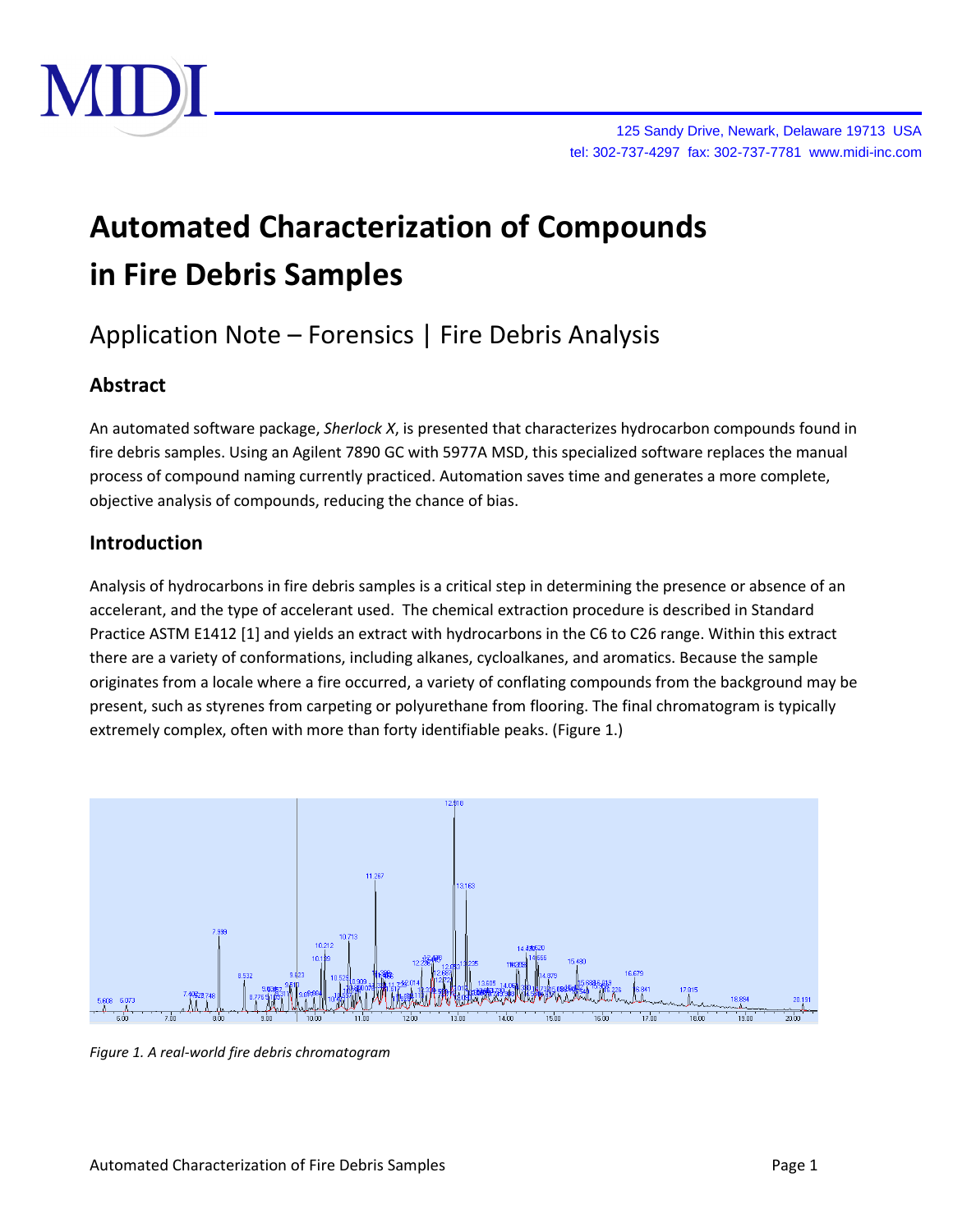The typical approach to analyzing a fire debris chromatogram is for a highly-skilled analyst to evaluate each major peak manually. This evaluation requires considering both the retention time of the peak and also the spectral match against an industry spectral library [2]. Retention time alone is insufficient due to interference from background compounds, while spectral matching rarely gives a unique, well-separated identification, with the correct choice often not being the first one.

| PBM Search Results: C:\Database\NIST02.L |                            |         |      |      |  |
|------------------------------------------|----------------------------|---------|------|------|--|
| Rank                                     | Name                       | Ref No. | MW.  | Qual |  |
|                                          | Benzene, 1-ethyl-2-methyl- | 9127    | 120  | 94   |  |
|                                          | Benzene, 1,3,5-trimethyl-  | 9121    | 120  | 90   |  |
|                                          | Benzene, 1-ethyl-3-methyl- | 9133    | 120. | 90   |  |

*Figure 2. Spectral match showing multiple options.*

The experienced analyst develops expected retention times for the compounds of interest from samples of known composition; these retention times are then applied along with the spectral library matches and information about specific ions to manually determine compound naming for chromatographic peaks. Changes to the system, such as installing a new column, will likely require re-assigning these retention times.

Adding more complexity, not all compounds are fully resolved, yielding overlapping peaks that can be difficult to characterize. The peak in Figure 3 has a "shoulder" on the right side, indicating multiple compounds. In this case, the peak is a combination of methylindane (on the left) and tetramethylbenzene (on the right).

The procedure for determining whether an accelerant is present in a sample – and if so what type of accelerant – is detailed in ASTM Standard Procedure E1618 [3]. This procedure requires naming specific sets of compounds. For example, the target compounds for gasoline include three trimethylbenzenes, two tetramethylbenzenes, and a number of methylnaphthalenes, fifteen compounds in all. In addition to naming individual compounds, one must also determine the overall amount of different types of compounds. For gasoline, "the aromatic concentration is generally substantially higher than the alkane concentration." [ibid]



A more efficient and more objective solution to this complex problem is automation. *Sherlock X* is intelligent software that evaluates both retention time and spectral match information to name compounds; it can determine when peaks are impure and separate out the components, and reports not just the individual named compounds but also the total abundance of compound types.

*Figure 3. Unresolved peak with shoulder.*

Given the individually named compounds, and given the relative abundances of compound types, a technician can quickly and confidently determine the presence or absence of an accelerant.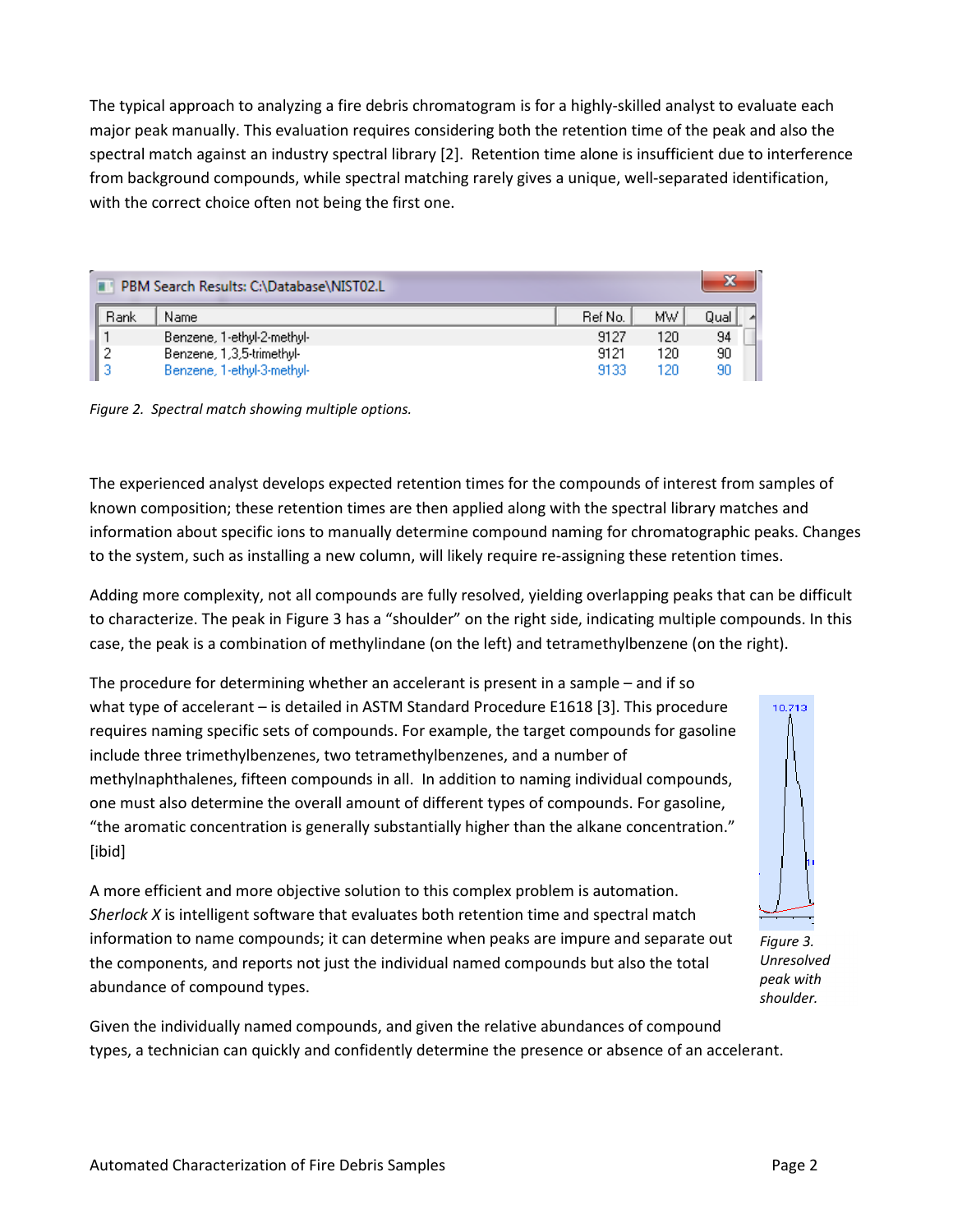# **Experimental**

### **Materials**

To assure known, expected results, samples of ignitable liquids were obtained from the Ignitable Liquid Reference Collection (ILRC) of the National Center for Forensic Sciences (University of Central Florida, Orlando, Florida) [4]. These materials are provided on coconut charcoal and extracted by adding 1ml carbon disulfide to approximately 5 flakes of charcoal.

Tests were performed using samples of: charcoal lighter fluid (ILRC034); two different diesel fuels (ILRC050 and ILRC364); gasoline at two levels of weathering (ILRC096, 25% weathered, ILRC098, 75% weathered); and kerosene (ILRC374).

To demonstrate peak naming in the presence of background compounds, hundreds of real-world fire debris samples have also been analyzed. These samples were extracted by passive headspace onto activated charcoal strips, following the ASTM E1412 [1].

For each batch of samples, the NIST 2285 Ignitable Liquid Test Mixture was run before any samples. (The ASTM E1618 Test Mix for Fire Debris Analysis may also be used with *Sherlock X*.) Including a calibration mixture in each batch allows *Sherlock X* to adjust the expected peak locations based on known compounds throughout the time range of interest.

#### **Instrumentation and Software**

Samples were run on a 7890 GC / 5977A MSD with an Agilent HP5-MS column (30m x 0.25 mm, 0.25 μm). A temperature program starting at 50°C, holding for 3 minutes, ramps to 280°C at 10°C/minute. A final ramp of 60°C/minute to 310°C holding for 3.5 minutes helps remove less volatile compounds.

The MSD was set for full scan mode, from 36 amu to 350 amu. A solvent delay of 2.25 minutes was included so that the MSD would be turned off while the solvent peak eluted.

The Agilent MassHunter software (B.07.03) collected data from the instrument; GCMS ChemStation software (F.01.01) analyzed the data and a specialized ChemStation macro automatically called *Sherlock X* to characterize the compounds.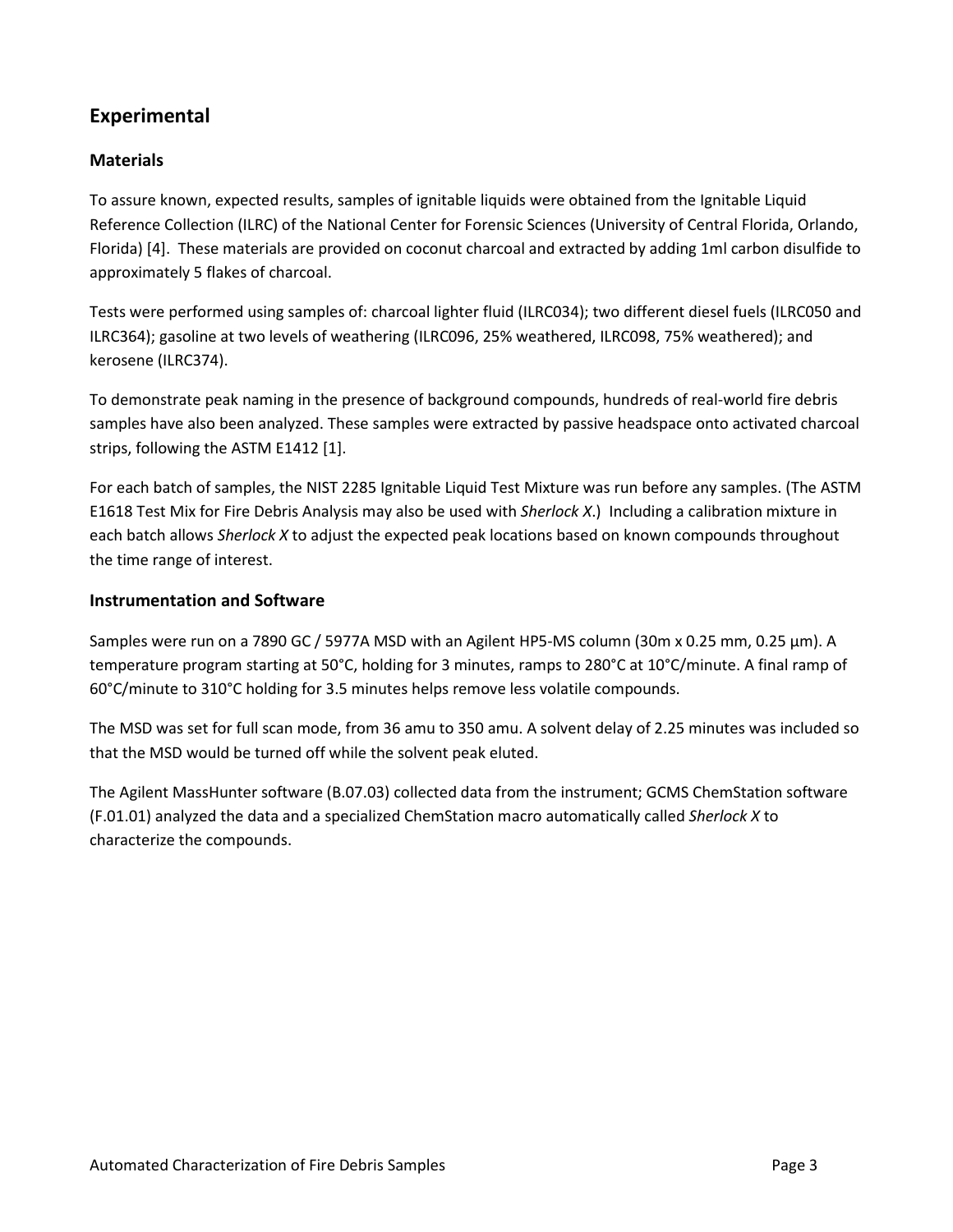# **Results and Discussion**

#### **ILRC Samples**

Each ILRC sample was processed in four separate batches, with each batch having its own calibration run. Samples were then compared for consistent peak naming, and also to expected results from the ILRC online database.

The example below is ILRC096, Gasoline 25% weathered; the ILRC result is listed and shows four major compounds. (Figure 4.)



*Figure 4. Sample 096 from ILRC website*

When analyzed by *Sherlock X*, the software reproduced this result with automatic peak naming and chromatographic annotation.

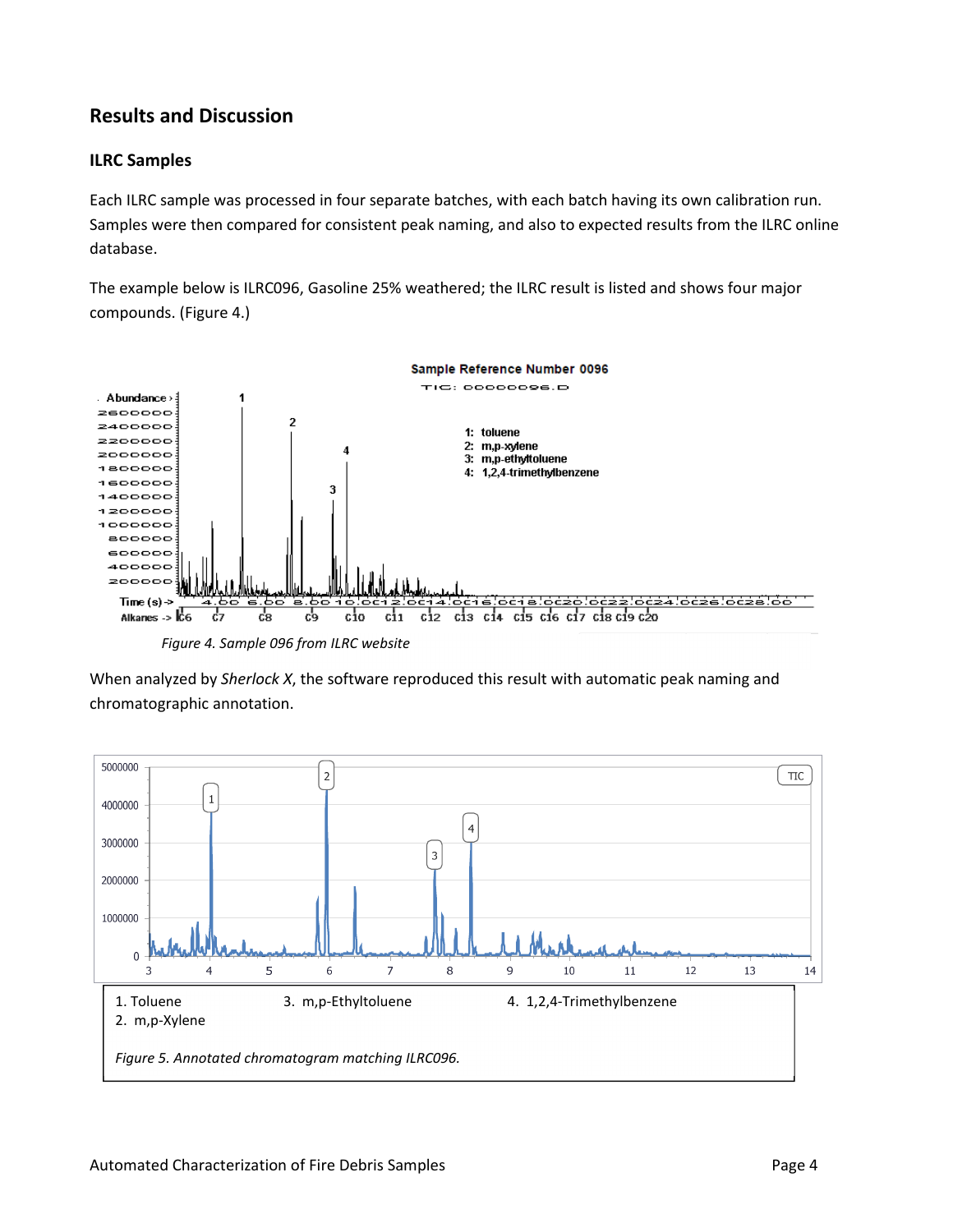#### Furthermore, *Sherlock X* identified a total of 21 peaks in this sample with greater than 1% abundance.



*Sherlock X* generated a report including this image and the full list of compounds with their percentages.

The six different ILRC samples were each run four times, and an average taken to determine the reproducibility of *Sherlock X* results. Table 1 shows a run-to-run deviation of only around 1%, demonstrating the system's reproducibility.

| <b>Table 1. Sherlock X Reproducibility</b> |                          |                               |  |  |
|--------------------------------------------|--------------------------|-------------------------------|--|--|
| ILRC#                                      | <b>Sample Type</b>       | <b>Deviation from Average</b> |  |  |
| 034                                        | Charcoal Lighter Fluid   | 0.56%                         |  |  |
| 050                                        | Diesel (Low Sulfur)      | 0.76%                         |  |  |
| 364                                        | <b>Diesel</b>            | 0.56%                         |  |  |
| 096                                        | Gasoline (25% Weathered) | 0.72%                         |  |  |
| 098                                        | Gasoline (75% Weathered) | 0.36%                         |  |  |
| 374                                        | Kerosene                 | 1.23%                         |  |  |

Two gasoline samples were included in this sample set, one 25% weathered, the other 75% weathered. Comparing the 75% weathered gasoline to 25% weathered, one finds that the more volatile compounds such as heptane, methylcyclohexane and toluene were either significantly decreased or disappeared altogether, while less volatile compounds such as methylindanes and naphthalene were increased, as expected [5].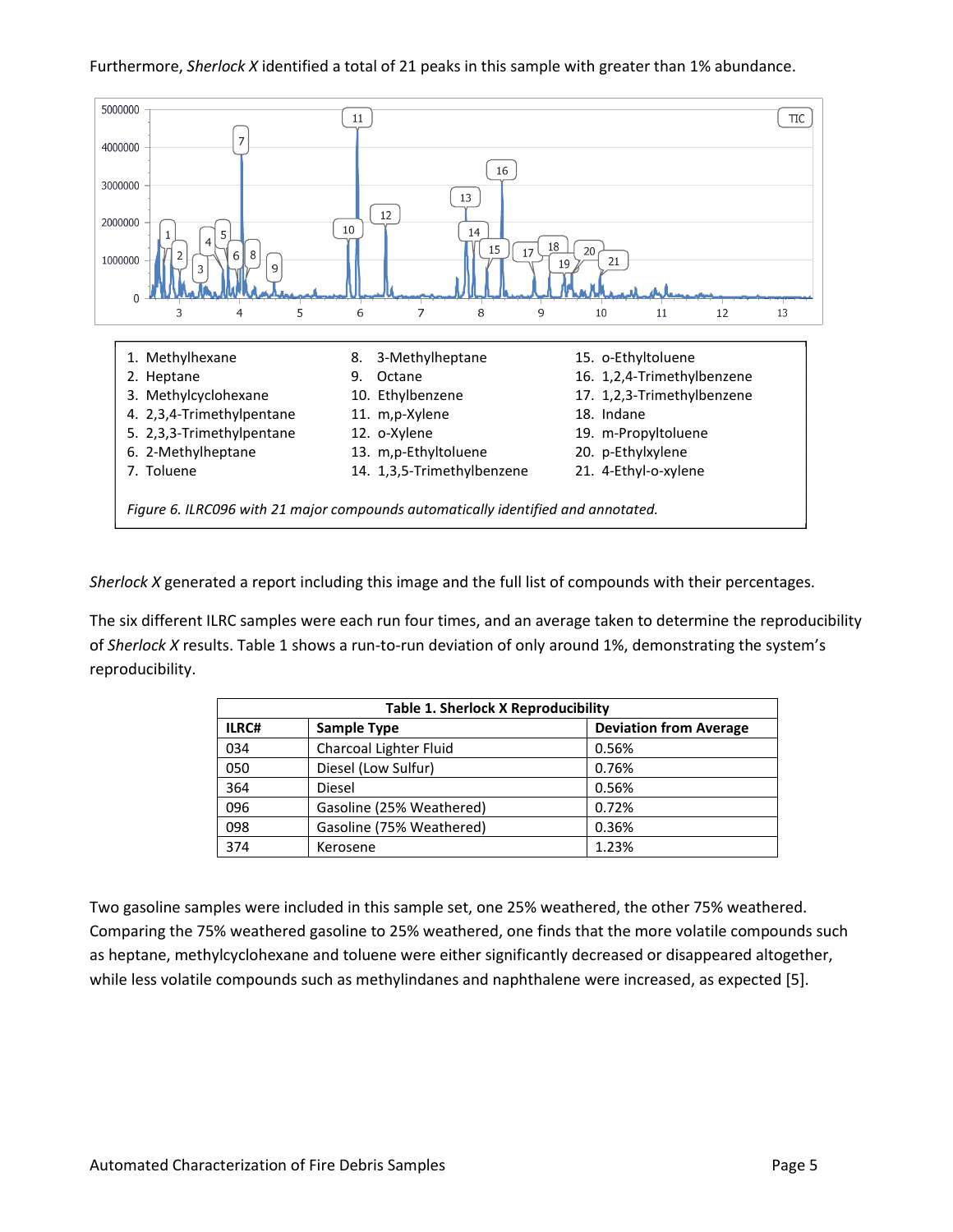The two diesels were different brands, one of which is low sulphur, and show a difference of approximately 5%. (By comparison, the diesel and charcoal lighter fluid differ by 33%.) Both are clearly heavy petroleum distillates, showing the telltale alkane series in the chromatogram (Figure 7). *Sherlock X* names twenty smaller compounds not shown, the annotations simplified for readability.



#### **Category Analysis**

*Sherlock X* can categorize the compounds identified in a sample into user-defined groups. These groups can be defined to match those found in the ASTM E1618, such as aromatics and alkanes. Table 2 shows the categorized results for each of the different ILRC samples run.

| Table 2. Cross-tabulation of compound types by sample |                          |           |              |                    |                      |                      |
|-------------------------------------------------------|--------------------------|-----------|--------------|--------------------|----------------------|----------------------|
| ILRC#                                                 | <b>Sample Type</b>       | Aromatics | Cycloalkanes | Condensed<br>Rings | Alkanes-<br>straight | branched<br>Alkanes- |
| 034                                                   | Charcoal Lighter Fluid   |           | 19.39        | 1.23               | 45.31                | 34.07                |
| 050                                                   | Diesel (Low Sulfur)      | 14.20     |              | 12.22              | 58.52                | 14.20                |
| 364                                                   | Diesel                   | 9.12      |              | 8.44               | 68.17                | 13.65                |
| 096                                                   | Gasoline (25% Weathered) | 74.65     | 3.03         | 3.96               | 3.98                 | 14.38                |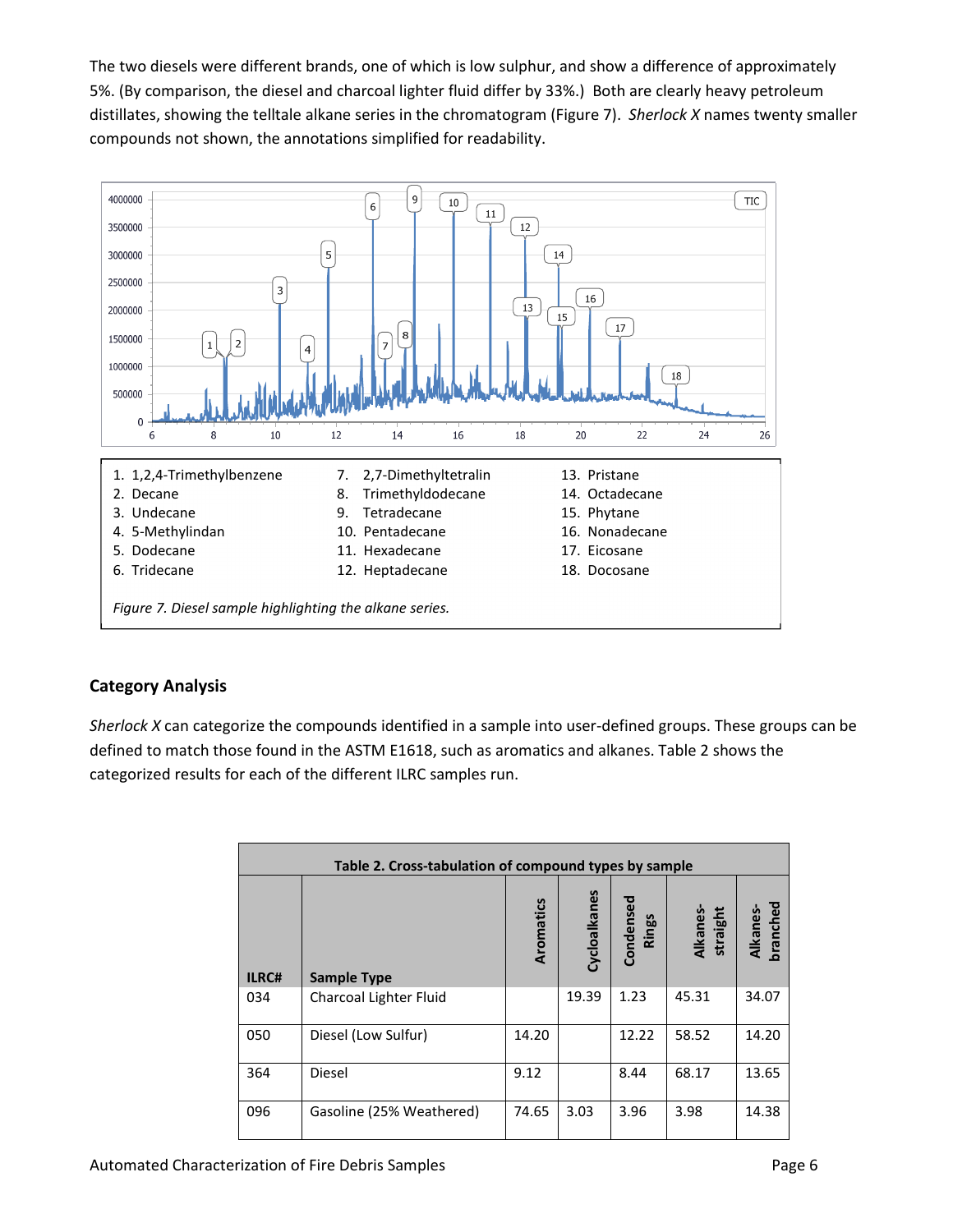| 098 | Gasoline (75% Weathered) | 79.95 |      | 12.30 | 3.75  | 3.04  |
|-----|--------------------------|-------|------|-------|-------|-------|
| 374 | Kerosene                 | 11.68 | 5.22 | 6.68  | 55.34 | 20.84 |

In this table, one can quickly see the closeness in composition between the two diesel fuels, as well as the relative closeness between the two weathered gasoline samples.

#### **Real-world Samples**

Sherlock X has been used to analyze hundreds of real-world samples. An example of the result for a positive sample is shown in Figure 8. In this case annotations have been included demonstrating the broad range of compounds identified by Sherlock X.



*Figure 8. Real-world sample with identified background compounds.*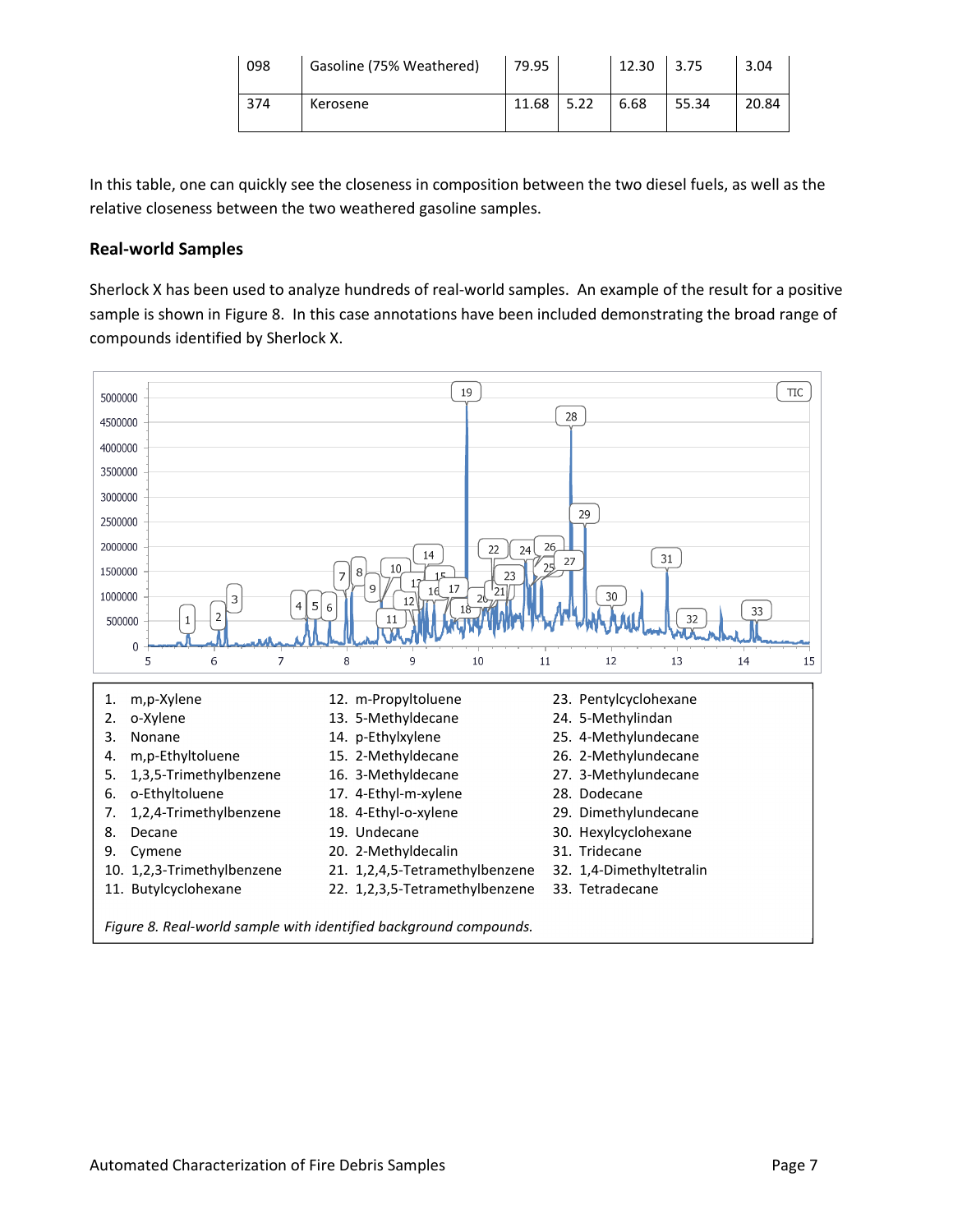Annotated as 9 and 10, cymene and 1,2,3-trimethylbenzene are overlapping peaks that Sherlock X has been able to deconvolve. (Figure 9.)

Sherlock X identifies a number of compounds that may indicate pyrolysis of background materials such as carpet. The sample in Figure 10 has hydrocarbons which likely come from flooring.



*Overlapping Peak*



- -
- 
- 
- 
- 2. Furfural 6. a-Pinene 10. Methylstyrene
- 3. Dimethylheptene 7. Camphene 11. Cymene
- 4. Ethylbenzene 8. Benzaldehyde 12. Limonene